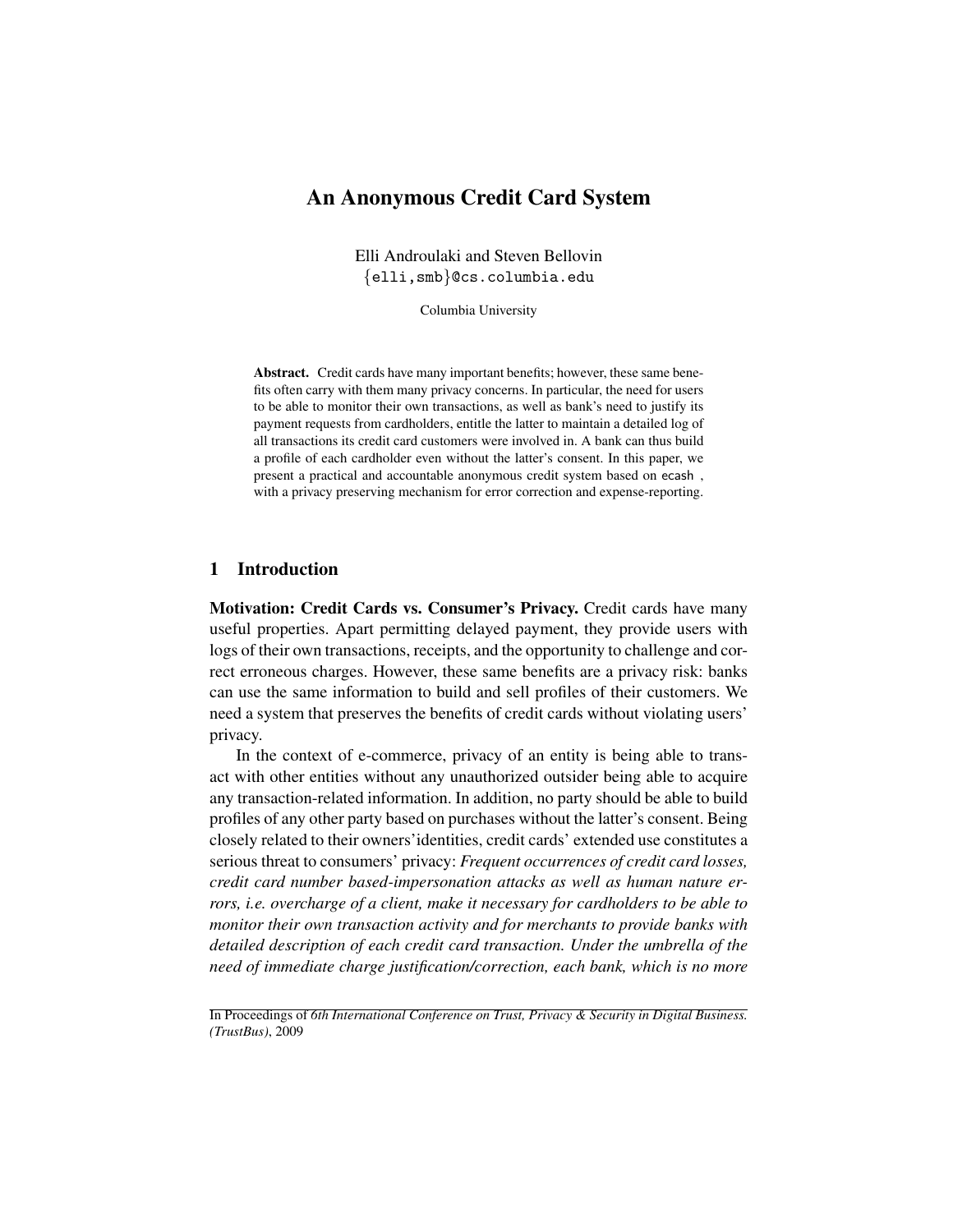*trusted than the people operating it, acquires a global view of its customers' transaction activity.* None of the currently deployed credit card systems offer consumer's privacy towards banks. Given the fact that the percentage of credit card-based purchases is increasing, a deployable privacy preserving credit card system has become quite important. This is the problem we have solved.

Privacy Preserving Payment Mechanisms. A very detailed report on the state of the art of electronic payment systems was first done by Asokan e.t.l. in [AJSW99]. [K99] and  $[BBG^+00]$  are credit card related protocols securing or blinding credit card information from third parties or merchant respectively but *not towards banks*. Credit Cards providing cardholder anonymity even towards the banks were introduced in 1994 by Low etl. [LPM94]. However, their scheme involves many trusted parties and offers no expense report or error correction service. Current schemes have some of the privacy problems mentioned earlier: *Ecash.* Ecash [CHL05,DCN90] is a substitute of money on the Internet which cannot be faked, copied or spent more than once. It is known to provide absolute anonymity, namely no one can relate a particular ecash coin (ecoin ) with its owner. One would argue that ecash could solve the problem we described before. Consumers can indeed buy anonymous ecoins from a bank/mint and use them in their online transactions. [B95] is a ecash based electronic payment system taking in consideration real world system threats. However, ecash is a prepayment based — as opposed to the most popular credit based — scheme, and used strictly for online transactions; additionally, the complete anonymity it guarantees gives no opportunities for error correction or expense reporting. *Anonymous Debit Cards(ADCs).* Anonymous Debit Cards are prepaid ecash based cards, which are recharged by cardholders and used to pay for goods anonymously. However, their use is very limited; among the reasons are the lack of error correction and proof of purchase mechanisms; additionally, they operate in a debit rather than a credit fashion, i.e. the amount of money paid by

Our Contribution. In this paper we introduce a privacy-preserving credit card mechanism which can be applied in current credit card systems. In particular, we present a realizable protocol to support "credit card"-based online and offline transactions, in which banks, unless authorized by the cardholder, do not acquire any knowledge of their customers' transactions. At the same time, cardholders are provided with detailed reports regarding their purchases and may participate on any type of merchant credit card offers. For the purposes of our system, we made use of a combination of two types of the compact ecash [CHL05] scheme for payments, and a combination of blind [CL02] and plain digital signatures

it, is subtracted from one's account, when the card is initially obtained.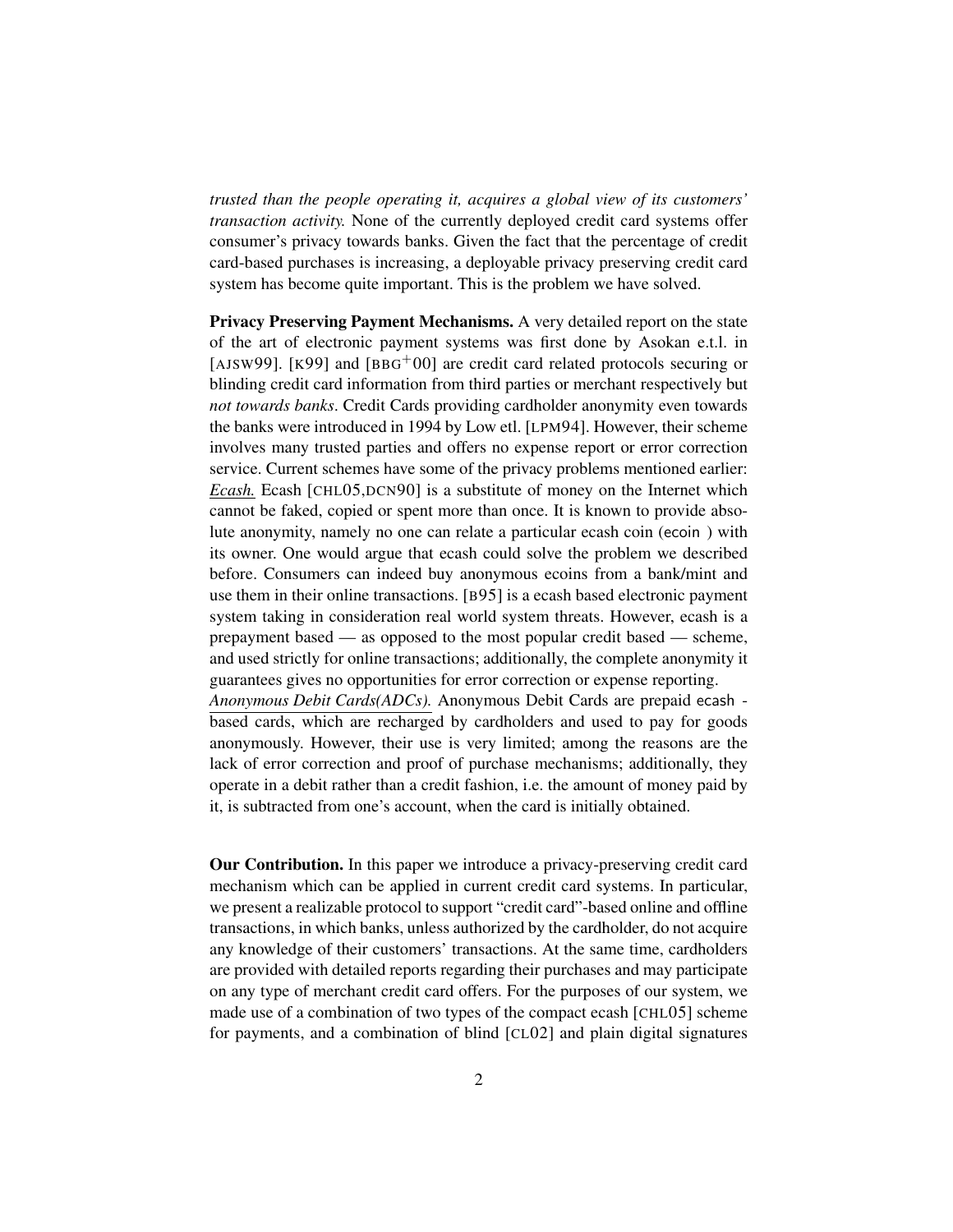for the rest of our system's operations.

In the following sections we will briefly present our system's main functions. For space reasons, we have put the more detailed presentation of all the services provided by our scheme in [AB09].

#### 2 System Architecture

A typical credit card mechanism consists of cardholders (consumers), merchants (sellers), Card Issuing Banks, Acquiring Banks and Credit Card Associations.

When eligible to receive a credit card, a consumer applies to a *Card Issuing Bank* she maintains an account with. The *Card Issuing Bank* bills the *cardholders* for payment and bears the risk of fraudulent use of the card. On the other hand, *Merchants*, who are eligible to receive credit card payments, are in agreement with an *Acquiring Bank* authorized to receive payments on their behalf. Banks are organized in *Credit Card Associations* (such as Visa® or Master Card <sup>R</sup> ) that set the transaction rules between *Card Issuing* and *Acquiring Banks*.

For convenience, in the following sections, we will refer to a merchant as 'he', to a client as 'she' and to any type of Bank as 'it'. In addition, we will use the following acronyms: CIB for Card Issuing Bank, AB for Acquiring Bank, ACCA for our Anonymous Credit Card Association and ACC for Anonymous Credit Card.

As we aim to create a realizable system, we assume that our adversary has all the powers and motives real Banks/merchants/cardholders or groups of them would have. In addition, we assume that all parties have as main objective to increase their profit and would not act against it. More specifically:

*a.* All of banks are "honest but curious": they are trusted to do their functional operations correctly, but they may collude with each other or with merchants and combine the information they possess to track their customers' activities.

*b.* Merchants are mostly interested in receiving their payment. However, they may try to "deceive" a cardholder into making her pay more. For advertising purposes, merchants may be motivated — if cost effective — to collaborate with banks to profile their customers. In offline transactions the merchant knows the customer's face. However, any attempt to identify a customer manually (i.e. by comparing pictures online) is not cost effective and is thus highly unlikely.

*c.* Cardholders may try to "cheat", i.e. not to pay a merchant, to forge an ACC, or perhaps to frame another customer by accusing her of having cheated.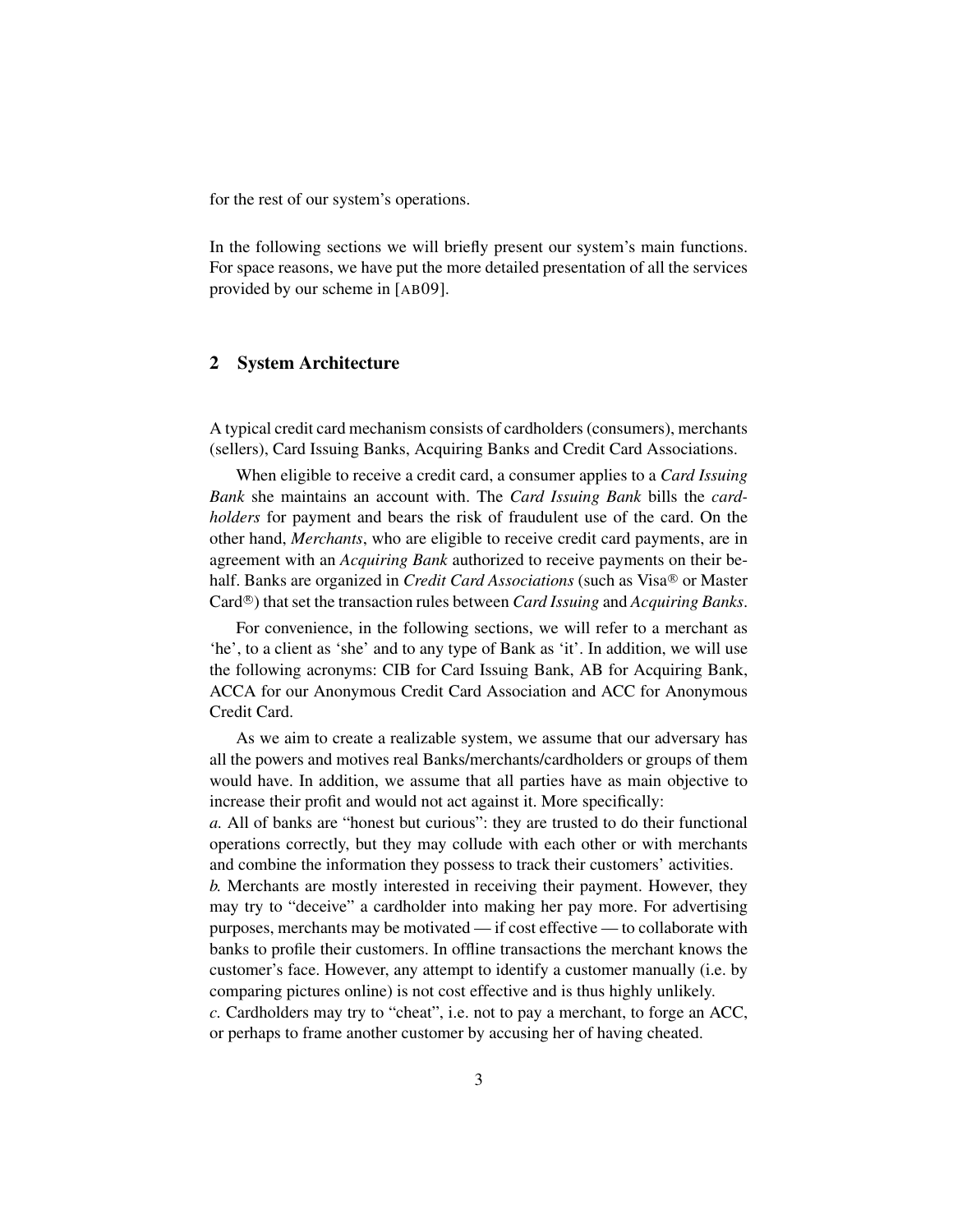### 3 Requirements

Privacy and the rest of our system requirements will be presented in this section. For simplicity (and since we assumed collaboration between banks), we will refer to all of them as a united organization, a general Bank.

Privacy. Given a simple (online) cardholder-merchant transaction, no unauthorized third party — including the bank — should be able to gain any information regarding that particular transaction or link it to a particular cardholder even with merchant's collaboration (We call this *Customer Anonymity w.r.t bank and the merchant*). In addition, linking different ACC-based transactions as having been done by the same cardholder should be impossible (*Transaction Unlinkability*). However, we require that the privacy provided in our system is *conditional*: guaranteed for honest cardholders, but immediately revoked for dishonest ones.

As mentioned before, one of our fundamental requirements is the system's Deployability, i.e. our protocols should be usable with the current credit card systems' architecture as described in the previous section. Credit Card Unforgeability and non-Transferability are also required; our cards should not be forgeable or usable by any third party. It should be possible for cardholders to track their transactions (Expense Report Service) and provide an undeniable proof of any mischarge (Error Correction Service) without endangering their privacy. Privacy-preserving Loss Recovery of the card and Special payment rate offers should be supported.

#### 4 Anonymous Credit Card System

A credit mechanism can be viewed as a long term loan. The cardholder is credited the amount she borrows to transact, while credit limit  $L_{\text{credit}}$  is the highest loan balance that is authorized. To avoid charges for a more than she has spent, the customer is required — at the end of each month — to provide undeniable proof of the amount of money she has spent within that month. In this section we will provide a brief presentation (see [AB09] for more details) of the most important services of our system: ACC payment, Merchant payment, Loss recovery, and Expense report service.

Payments are realized through the use of two types of ecash -wallets presented at [CHL05] withdrawn at the *ACC Issue* procedure: the payment wallet  $W_p$ , which — if spent more than its value — reveals the cardholder's identity and the identity wallet  $W_{id}$ , which — if overspent — reveals the entire transaction activity of the double-spender. The two wallets have an equal number of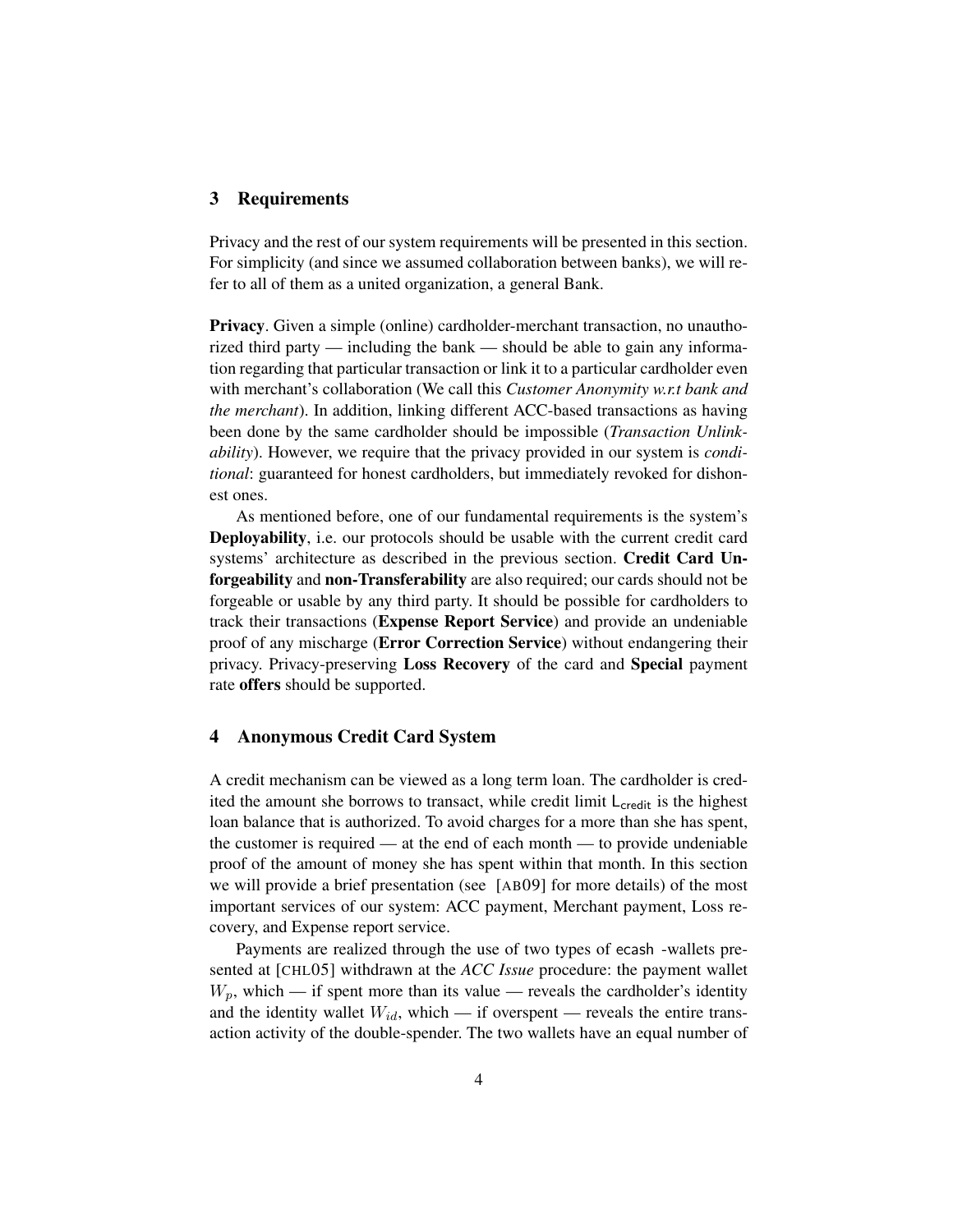electronic coins (ecoins), which is proportional to the cardholder's credit limit L<sub>credit</sub>. To enforce different privacy levels, various combinations of these wallets' spendings are used in the *ACC-payment procedure*, where the product value is spent from both wallets; in *ACC-loss recovery*, where only  $W_p$  is used; and in *ACC-monthly payment calculation*, where only  $W_{id}$  is used. To get paid, merchants simply deposit the ecash they receive, while blind signature schemes [JLO97,LR98,O06] are used for the different types of market offers.

In what follows we will use  $[B]Sig_C(Msg)$  ( $[B]Sig_C^H(Msg)$ ) to denote the [blind] signature of C on Msg (H(Msg)) and  $\{Msg\}_K$  to denote encryption of Msg under key  $K$ . For efficiency, every asymmetric encryption is inducted to a symmetric one:  $\{Msg\}_{PK}$  denotes  $\{K\}_{PK}$ || $\{Msg\}_{K}$  for a random K.

Setup. CIBs maintain a large database consisting of their customers' account information:  $D_{\text{debit}}$ , for customers' debit accounts,  $D_{\text{credit}}$  for credit accounts,  $D<sub>anon</sub>$ , for temporary anonymous accounts used only in online ACC transactions, and  $D_{\text{hist}}$  which is used as a log of  $D_{\text{credit}}$  and  $D_{\text{anon}}$ . ABs, which may or may not be CIBs, are linked to merchants' debit accounts.

In addition to the signature key pair  $(pk_B^s, sk_B^s)$  which identifies it, each CIB carries out the appropriate setup process to support the two compact ecash schemes in [CHL05]. The ACCA chooses and publishes (online) transactionrelated hashes  $(H_{ot}) H_t$  and  $H_r$ .

Merchants and Cardholders are identified by the signature keys they use when opening an account with a bank B. Each party collaborates with B to issue a digital signature key-pair ( $pk_x^s$ ,  $sk_x^s$ ), where  $x = M$  or C. Each merchant M also obtains a validity certificate Cred<sub>M</sub> =  $Sig_B(pk_M^s)$ . Customer's C signature key-pair,  $(pk_{\text{C}}^s, sk_{\text{C}}^s)$ , is strongly connected with her transaction activity; a part of it is revealed when C misbehaves.<sup>1</sup>

ACC Issue. (Cardholder C–CIB CIB interaction) A CIB CIB and its customer C collaborate so that the latter can withdraw from the  $L_{\text{credit}}$ -size payment  $W_p$ and identity  $W_{id}$  wallets. It is a typical withdrawal of the two ecash schemes in [CHL05], for which C provides her  $sk_C^s$ -related password,  $pass_{pin}$ . Public information regarding the banks participating in ACCA (params) is also stored in ACC.

C also chooses a set of passwords: a backup  $pass_e$  password, from which her backup encryption key pair  $(pk_c^e, sk_c^e)$  is derived, and  $pass_e^t, pass_e^w, pass_e^c$ — which correspond to three encryption key-pairs  $(pk_C^{e_t}, sk_C^{e_t})$ ,  $(pk_C^{e_w}, sk_C^{e_w})$ , and  $(pk_C^{e_c}, sk_C^{e_c})$  that serve for encryption of transaction, wallet and coupon part

 $<sup>1</sup>$  In reality, there are two key-pairs issued by C; each is indicative of C and corresponds to the</sup> two ecash schemes in [CHL05]; for simplicity, we will refer to both as  $(pk_C^s, sk_C^s)$ .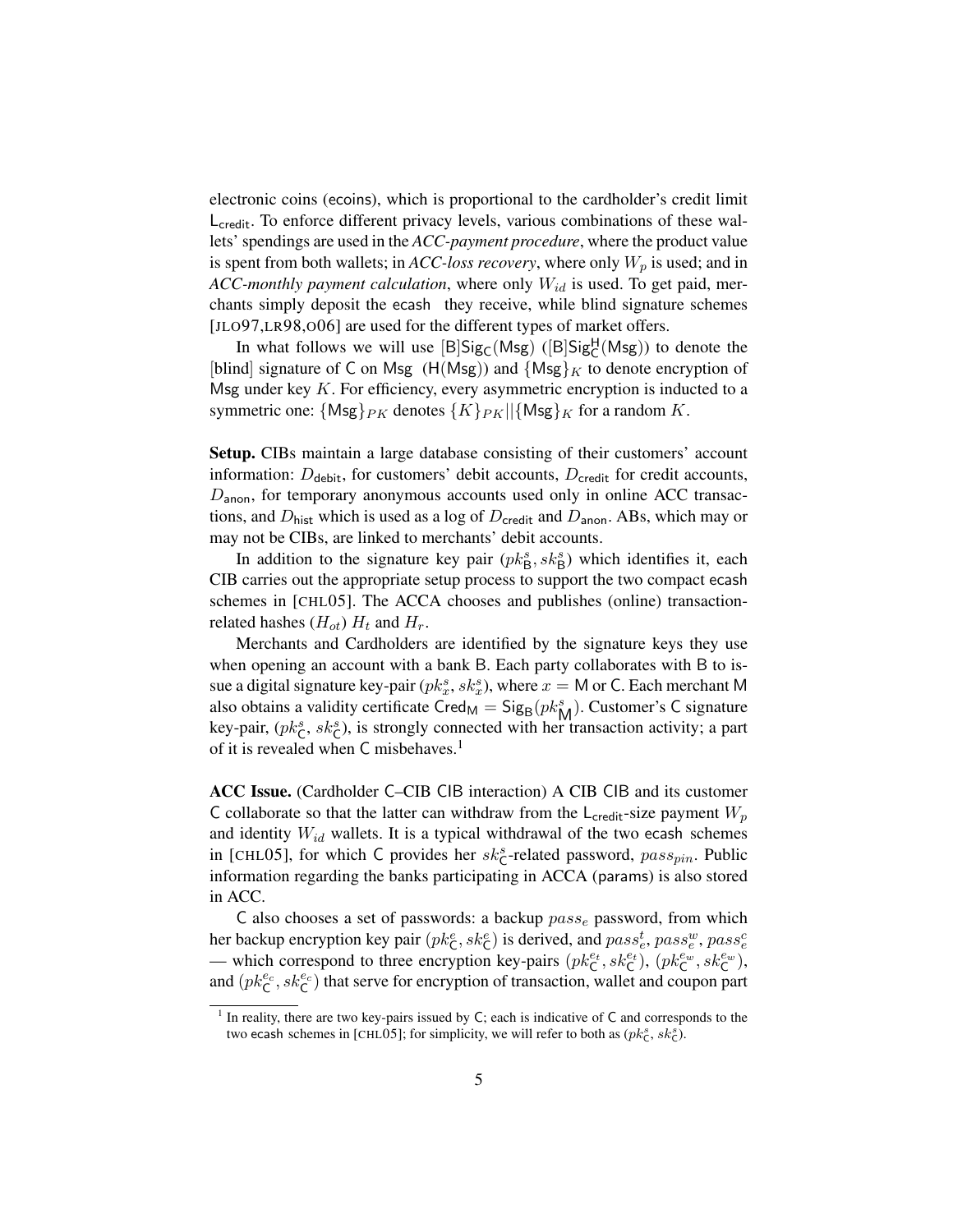of the card, as we will describe later on. C also agrees on two hashes,  $H_K$  and  $H_{CB}$ , with B.

Offline Payment. (ACC–merchant machine interaction) Merchant M provides Cred<sub>M</sub> to the cardholder C, who checks its validity using params. M provides C with (Cred<sub>M</sub>,  $T_{det}$ , Sig $^{H_t}_{\text{M}}$  $\{T_{det}\}\)$ , where  $T_{det}$  is the transaction information, including *price* and *date*. C enters her  $pass_e^w$  to have her  $W_p$  and  $W_{id}$  wallets decrypted, verifies the product information and inserts her  $pass_{pin}$  to spend *price* value from both wallets. Let  $W_p'$  and  $W_{id}'$  be the remaining wallets. C is immediately provided a printed transaction record. A merchant-signed receipt, Rec<sub>T</sub> = Sig $\frac{H_r}{M}$  (Cred<sub>M</sub>,  $T_{det} - fin$ ), and  $T_{det}$  are encrypted with  $pass_e^t$  ( $pk_C^{e_t}$ ) into  $E_{T_{det}}$  and stored in the ACC. C also uses her  $pass_e^w$  ( $pk_C^{e_w}$ ) to encrypt  $W_p'$ and  $W_{id}'$  into  $E_{W_{p,id}}$ .

To receive his payment, M deposits to his AB (AB) the ecoins he has received from his customers. In particular, AB contacts each customer's CIB to validate each pair of payment-identity ecoins deposited by M. If everything is fine, both banks make the required transfers to M's account. On the other hand, if a cardholder  $C$  tries to use her ACC to spend more than  $L_{\text{credit}}$  value, i.e. if a double-spending occurs, the owner of the card is identified through the ecash anonymity revocability properties. If the latter is the case, all the ecoins the dishonest C withdrew are blacklisted.

#### Online Payment is performed in two stages:

*Anonymous Account Setup.*(ACC–ATM interaction) Cardholder C spends to her CIB (CIB)  $M_{ot}$  value from her  $W_p$ ,  $W_{id}$  wallets, where  $M_{ot}$  is the amount to be spent online. To refer to  $M_{ot}$ , C chooses m,  $R_{ot}$ , hashes  $H_{ot}$  and  $H_{\alpha}$  and a pseudonym key-pair ( $pk_C^P, sk_C^P$ ). C computes  $A_C^m = H_{ot}^{(m)}(R_{ot})$  and sends to CIB the message:

$$
\{A_{\mathsf{C}}^m, m, H_{ot}, H_{\alpha}, pk_{\mathsf{C}}^P\}.
$$

CIB updates  $D_{\text{anon}}$  with

$$
\alpha_{\mathsf{C}}(m) = \{A_{\mathsf{C}}^m, H_{ot}, M_{ot}, m, H_{\alpha}, pk_{\mathsf{C}}^P\}
$$

and sends a confirmation to C Rec<sub> $\alpha_{\mathsf{C}}(m)$ </sub> =  $\text{Sig}_{\text{ClB}_{ot}}(H^r(\alpha_{\text{C}}(m)), date)$ .  $A_{\text{C}}^m$  will be the initial number of the anonymous account created and  $m$  is the upper bound of the number of transactions  $C$  can participate in using the online account she created.

*Transaction Payment.* (Cardholder C–gateway G online interaction) The cardholder C provides the merchant's (M) website or the gateway G behind it with:

$$
\mathsf{Info}_{\mathsf{CIB}} = \{\{\mathsf{Cred}_\mathsf{M}, T_{det}, A^{m-1}_\mathsf{C}\}_{K_\alpha}, A^m_\mathsf{C}\}_{\{pk^\varepsilon_\mathsf{CB}}
$$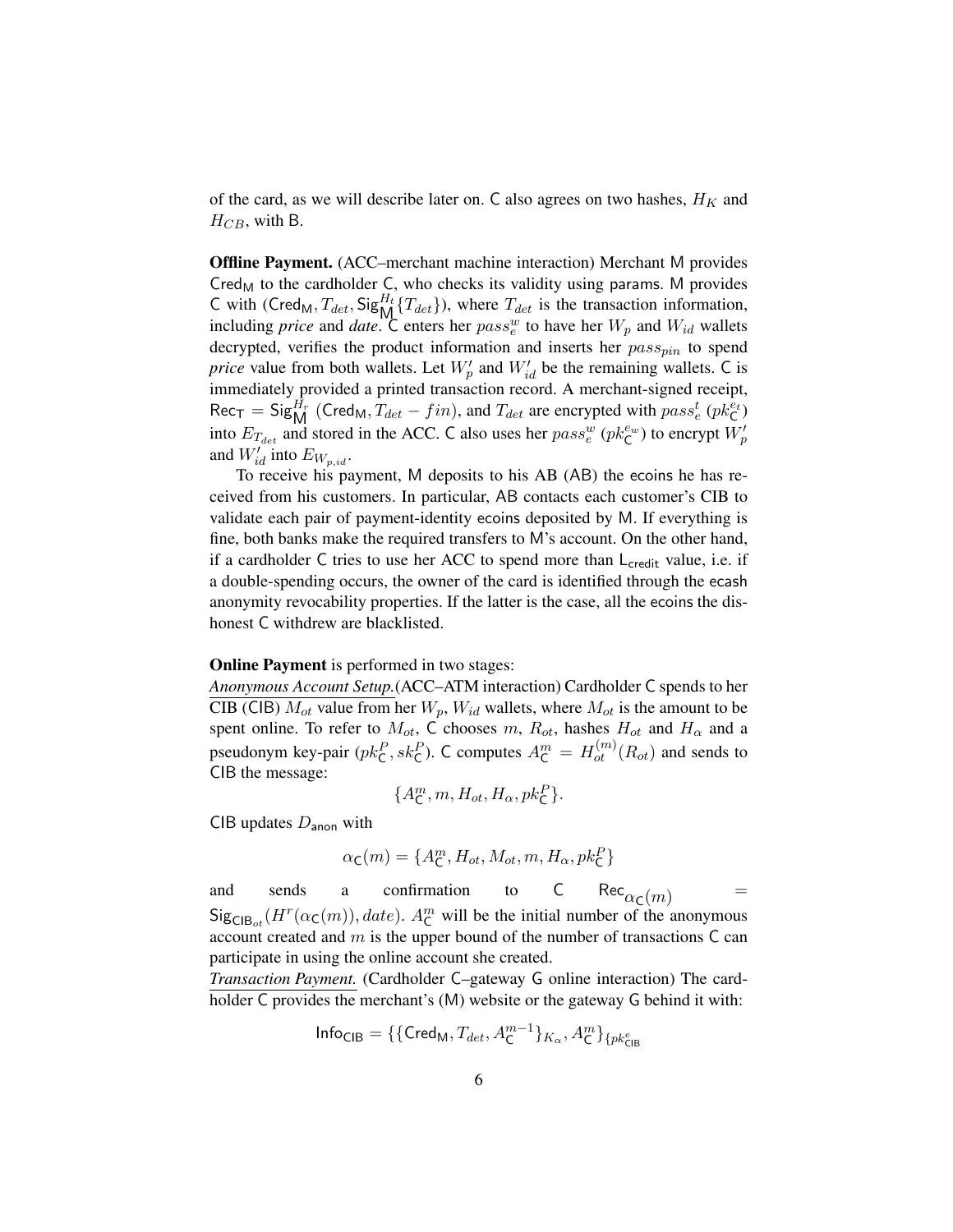where Cred<sub>M</sub> is M's credential,  $T_{det}$  the transaction details and  $K_{\alpha} = H_{\alpha}(A_{\mathbb{C}}^m)$ is a key derived from C-chosen  $H_{\alpha}$  and  $A^m_{\mathsf{C}}$ . Both  $A^{m-1}_{\mathsf{C}}$  $\int_{\mathsf{C}}^{m-1}$  and  $K_{\alpha}$  are used for authentication purposes; the owner of  $A^m_{\mathsf{C}}$  account is the only one who knows  $H_{ot}$ ,  $H_{\alpha}$  and  $A_{\alpha}^{m}$ 's pre-image. G sends Info<sub>CIB</sub>, Cred<sub>M</sub> and  $T_{det}$  to C's CIB (CIB) for it to check the  $A^{m}_{\mathsf{C}}$ 's validity and balance. CIB sends G either a payment check Paym<sub>CIB→AB</sub> for merchant's AB (AB) or a signed rejection message Rej<sub>CIB</sub> in case of error. All messages are signed and contain  $T_{det}$  and timestamps to avoid confusion and replay attacks. G forwards Paym<sub>CIB→AB</sub> to AB and acknowledges CIB with

$$
\mathsf{Rec}_{\mathsf{T}} = \mathsf{Sig}^{H_r}_\mathsf{G}(\mathsf{Cred}_\mathsf{M}, T_{det} - fin)
$$

. CIB updates  $D_{\text{hist}}$  with Rec<sub>T</sub> and substitutes  $\alpha_{\text{C}}(m) D_{\text{anon}}$ entry with  $\alpha_{\text{C}}(m-1)$ , where the  $M_{ot}$  is reduced by *price* or not depending on whether CIB accepted or rejected the request. To close the entry in  $D_{\text{anon}}$ , C, in an ACC-ATM interaction, demonstrates knowledge of Rec $_{\alpha\in (m)}$  and her ACC context is updated accordingly.

ACC BackUp - Loss Recovery. (Cardholder C–CIB CIB in-person interaction) *ACC BackUp.* Cardholder C generates a random number  $N_b$  and sends to her CIB CIB

$$
{N_b\}_p k_c^e \t - \{ACCcontent - date - time\}_K
$$

where  $\text{ACC} on tent$  is the content of the ACC,  $\text{date}-time$  is the backup timestamp and  $K = H_K(N_b, pass_{pin})$  is a symmetric encryption key, which only C may derive given  $N_b$ .  $BackUp$  is hashed and signed by both parties for integrity purposes into  $BackUp_x = Sig_x^{H_{CB}}(BackUp), x = \{\textsf{C}, \textsf{B}\}\)$ . CIB updates  $D_{\text{hist}}$ . *Loss Recovery.* Cardholder C is provided by her CIB CIB with the most recent BackUp of her ACC,  $BackUp$ . C verifies that  $BackUp$  matches the most recent  $BackUp_B$  of her and spends to the latter the  $BackUp$ 's remaining payment wallet  $(W_p')$ . CIB credits C's entry in  $D_{\text{credit}}$  for the amount spent till  $BackUp$ was taken (L<sub>credit</sub> -  $|W'_p|$ , where  $|W'_p|$  are the remaining value (ecoins) of  $W'_p$ . When merchants' deposit ends, CIB updates C's credit entry with any doublespent payment-ecoin indicating C's  $pk_{\text{C}}$ . In this way, we cover the case where *BackUp* is not up-to-date with the most recent transactions of C without  $sk<sub>C</sub>$ being revoked. Based on current  $D_{\text{credit}}$  Centry, CIB and C collaborate to issue an ACC with the new or different credit limit.

Monthly Payment Calculation. (Cardholder C–CIB in-person interaction) Cardholder C proves to CIB the amount of money she has spent throughout the past month month. To calculate C's monthly payment, C's CIB, CIB, applies the formula used in current Credit Card Systems on C's overall credits.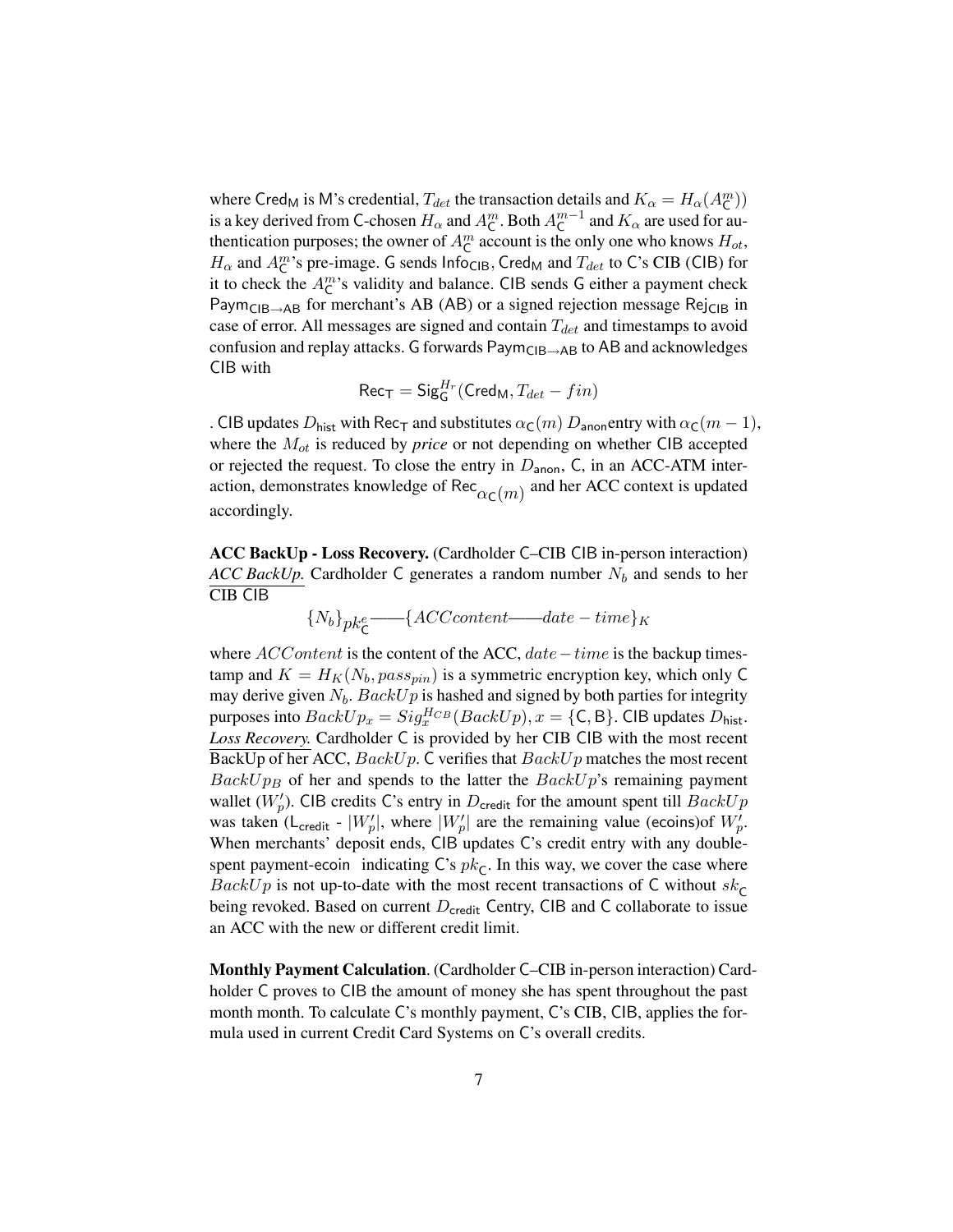After decrypting (via  $pass_e^w$ ) the remaining of her  $W_{id}$  wallet  $(W'_{id})$ , C interacts with CIB to spend it entirely. The amount of ecoins spent by C through the past month is  $\mathsf{L}_{\text{credit}}$  -  $|W_i d'|$  and CIBcan now estimate the monthly payment for C. If C is still eligible for an ACC, she interacts with CIB to issue a new  $W_{id}$ and additional  $W_p$  according to C's new credit limit. Any attempt on C's part to lie for the remaining  $W_{id}$  wallet, e.g., by presenting a former version of her ACC, would reveal  $sk_C^s$  since a part of  $W_{id}$  will be spent twice.

Expense Report. For offline transactions or for online transactions of deactivated anonymous accounts, C decrypts  $E_{T_{det}^i}$  parts of her ACC to obtain the detailed chain of her transactions. For online transactions referring to active anonymous accounts, C in an ACC-ATM interaction with CIB, sends through her sends a Info<sub>CIB</sub> message with expense report request message instead of  $T_{det}$ . CIB sends back the corresponding report and updates  $D_{\text{anon}}$  accordingly. See [AB09] for more details.

Error Correction.(Cardholder C–ACCA/Merchant in-person interaction) If an error has occurred, e.g., a mischarge by M, C contacts the ACCA and provides it with Rec<sub>T</sub>. ACCA contacts M, who may accept (Ref<sub>M</sub>) or reject (Rej<sub>M</sub>) the refund-request (see [AB09]). If M accepts, the ACCA sends  $\mathsf{Ref}_{\mathsf{M}}$  to M's AB, AB, to verify M's account balance. AB provides ACCA the actual payment, which is forwarded to C's CIB CIB. C deposits to CIB an ACCA-issued digital check, RefCoup<sub>ACCA→C</sub>, to receive the payments in the form of wallets. In case of purchase cancellation, if M accepts the return of the product, it provides C with  $\text{Ref}_{M}$ , which C deposits to her CIB.

ACC Promotion Offers These offers involve discounts or better credit card interest rates, when a carholder makes many purchases from particular merchants. This option is supported by our system through the use of blind coupons only offer-eligible merchants may issue. However, as it does not constitute a core attribute of a credit card system and because of space limitations, we will not elaborate on it here. See [AB09] for details.

#### 5 Other System Considerations

We will now outline particular system issues. See [AB09] for a full discussion.

Cardholder Anonymity - Transaction Unlinkability. Both of them are satisfied through ecash anonymity and unlinkability properties [CHL05]. As every payment procedure (including the anonymous account setup) consists of two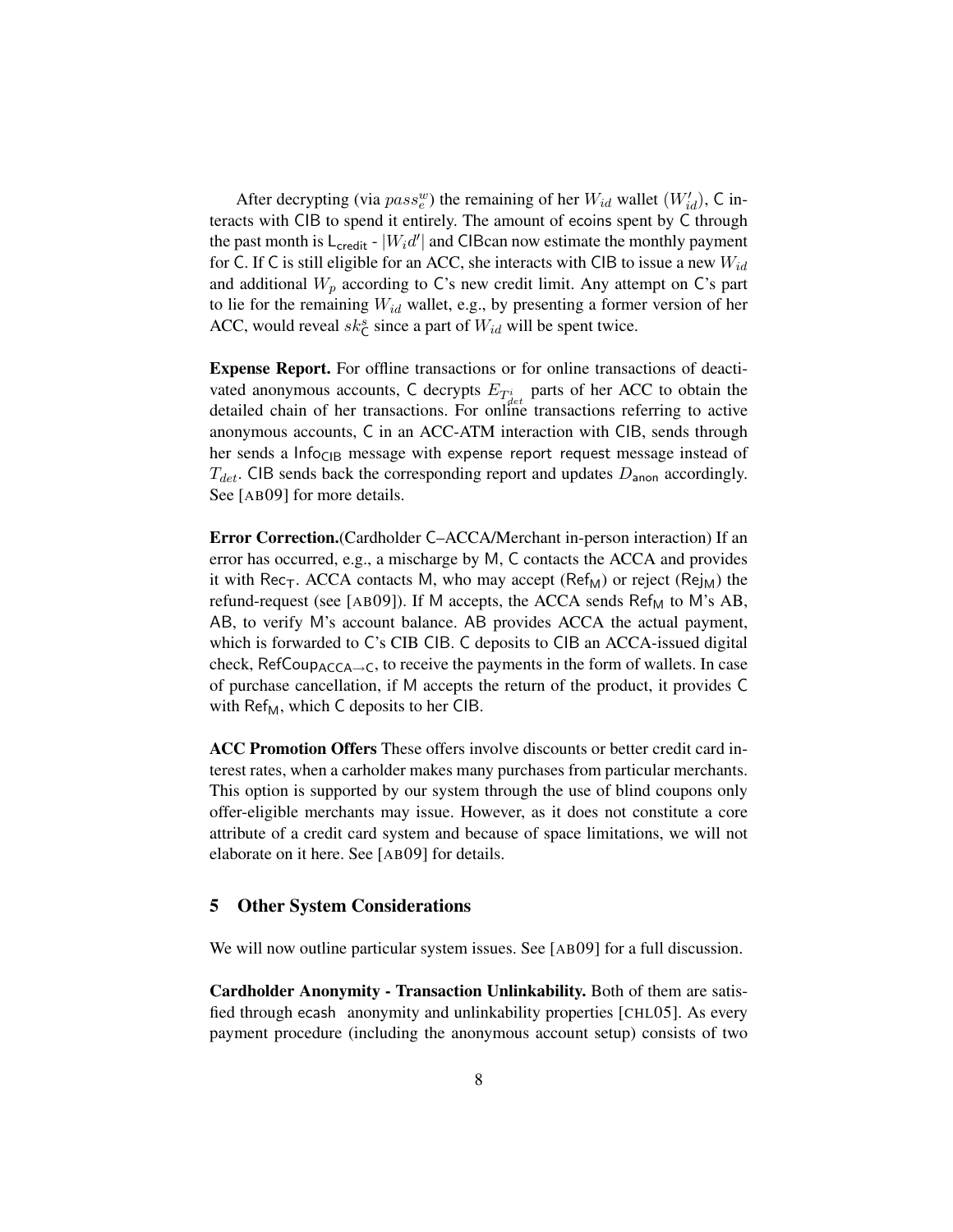typical ecash spending procedures from the  $W_p$  and  $W_{id}$  wallets, they thus cannot be linked to the cardholder C who used the ACC or to any other transaction from the same wallets (ACC). However, the anonymity provided is conditional: if C tries to spend more ecoins than her  $L_{\text{credit}}$ , i.e., the initial amount of ecoins in each wallet, or lie at the monthly payment calculation procedure for the amount she has spent, a part of  $W_{id}$  will inevitably be double-spent, and — through anonymity revocability and traceability property of the  $W_{id}$  ecash scheme  $[CHL05]$  —  $sk^s_C$  will be revealed; all the ecoins withdrawn by C will then be traced.

There are two cases in which we accept a small breach in a cardholder's anonymity or transaction unlinkability: (a) in *Loss Recovery* and (b) in *Online Payment*. In the Loss Recovery process — an unusual situation — when the most recent  $BackUp$  is not up-to-date, a cardholder C inevitably doublespends a part of her  $W_p$  wallet: to the merchants she interacted and to her CIB, CIB.  $pk_{\mathsf{C}}^s$  is then revealed and CIB knows whom C interacted with. However, this anonymity breach becomes less important since we require that backups are taken regularly. In the *Online Payment* case, CIB can obviously trace what type of transactions a particular anonymous account is involved in through  $D_{\text{hist}}$ . However, thanks to the unlinkability property of the ecash spent at the anonymous account setup phase, linking that profile to a particular identity is impossible. In any case, the cardholder may open as many anonymous accounts she wishes, in order to avoid transaction linkability.

Security of Online Transactions. Customer C authentication is achieved via (a) the  $pass_{pin}$  C enters to setup the  $A_{\text{C}}^{m}$  anonymous account and through (b) demonstration of knowledge of  $H_{ot}$ ,  $H_{\alpha}$  and  $A_{\alpha}^{m}$ 's pre-image w.r.t.  $H_{ot}$ . On the other hand, the signed endorsement  $Rec_{A_C^m}$  provided by C's CIB, CIB, at the  $\alpha_{\mathsf{C}}(m)$  setup phase prevents CIB from cheating. As  $T_{det}$  and Cred<sub>M</sub> are part of Info<sub>CIB</sub>, i.e., encrypted with  $K_{\alpha}$ , a key only CIB and C may derive, G cannot lie about the price of C's intended purchase (*price*) or M. In addition, as timestamps are included in every message and account numbers change in every authorized request, replay attacks or offline account guessing attacks cannot succeed.

On the other hand, C cannot use the same account for purchases of value more than  $M_{ot}$ : if she tries to spend the same part of her wallets in offline purchases, her identity will be revoked while if the account balance is less than *price*, she will receive a CIB signed rejection message. In addition to the measures mentioned before, we assume that there is an upper bound for  $M_{ot}$  and that the latter is spent within a particular time interval to reduce the amount of transaction-wise information bound to each anonymous account.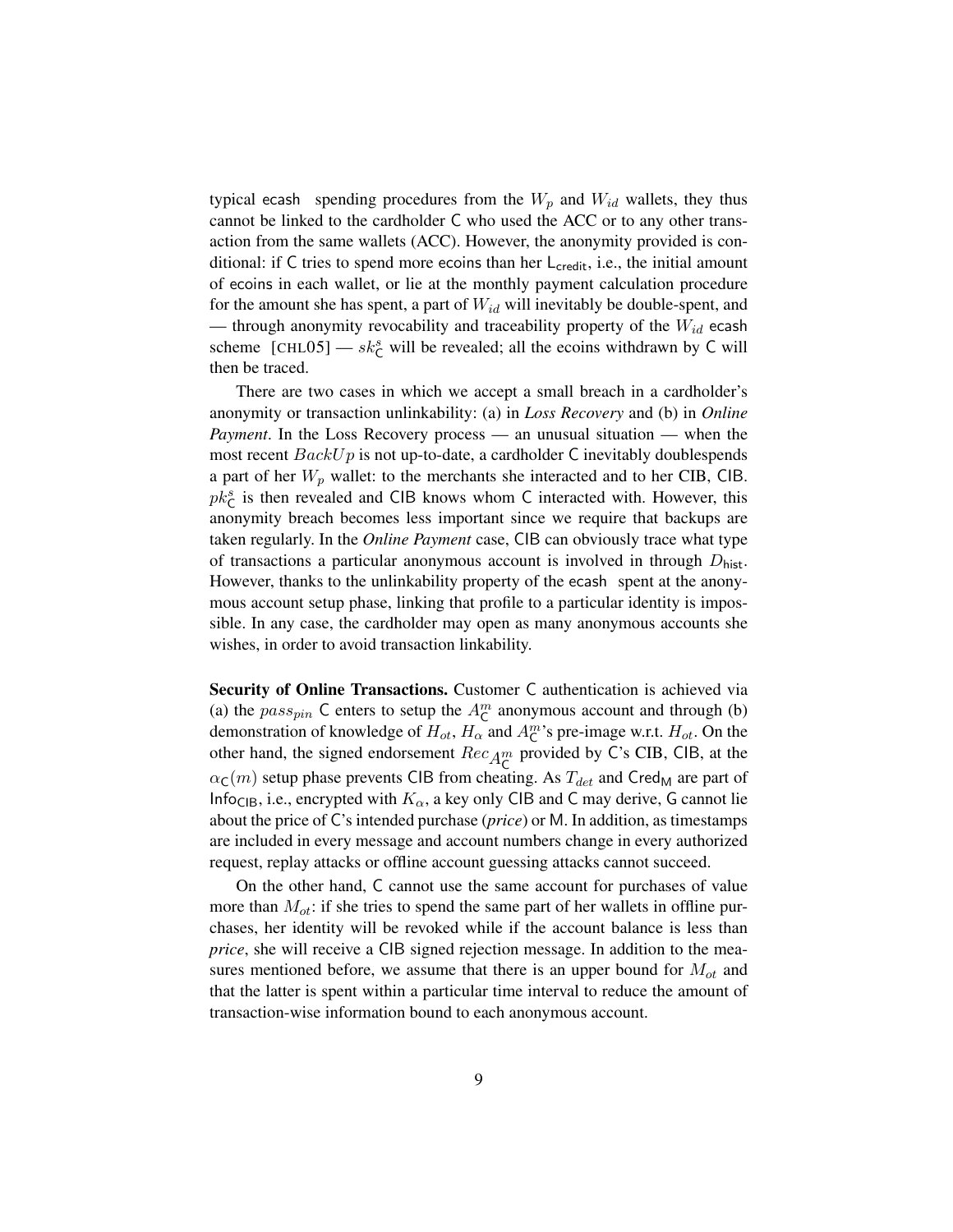Authorized Anonymity Revocation. This is the case where a cardholder C is a suspect of a offense and a judge requests a detailed description of that C's ACC related transactions. In our system, this can be achieved only with C's consent. *a*. Cis asked to provide  $sk^s$  for all her transactions to be revealed, which we want to avoid. *b*. Cis asked to enter her  $pass_e^t$  to decrypt the transaction related part of her ACC and "spend" the rest of her  $W_p$  to CIB. Transaction details of each transaction are signed by a merchant or  $\overline{C}$ 's  $\overline{C}$ IB ( $\overline{C}$ IB) — in the case of Anonymous Account Setup — and, thus, cannot be forged. To check for any deceptive deletion of a transaction on cardholder's side, CIB may use  $D<sub>hist</sub>$  to check whether the overall amount spent matches the aggregated amount in the backed-up transaction details.

ACC Unforgeability is satisfied through the Correctness and Unforgeability properties of the underlying ecash schemes. ACC non-Transferability is also satisfied since  $sk^s$  is required for the card to be used in both offline and online purchases.

**Bank Dishonesty.**  $BackUp_B$  is used to avoid any attempt of a CIB to trick a cardholder into tracing more of the latter's transactions: Assuming the CIB provided a less recent backup, then a bigger part of  $W_p$  would be double-spent and more merchants would be directly linked to the cardholder.  $BackUp<sub>B</sub>$  will act as an undeniable proof of the date and integrity of the backup kept.

ACC Organization. ACCs' content is organized as  $\{E_{T^1}, \ldots, E_{T^{\ell}}\}$  ,padding,  $E_{W'_{p,id}}$ , where  $E_{T^1}$  is the encryption of the *i*-th transaction performed by an ACC and  $\ell$  is the number of transactions the performed through that particular ACC. We use *padding* to avoid any information leakage regarding  $\ell$ . This modular form of encryption is necessary for each of the procedures mentioned before to be able to be executed individually.

Computing power. Credit card customers in our system often lack in computing sophistication: not all of them have or know how to install software able to encrypt or decrypt text or verify the hashes used in our system. A solution on this problem would be for the CIBs to provide their customers with special machines dealing with card encryption/decryption issues. The extra cost of these devices may be viewed by the cardholder as an extra price for her privacy.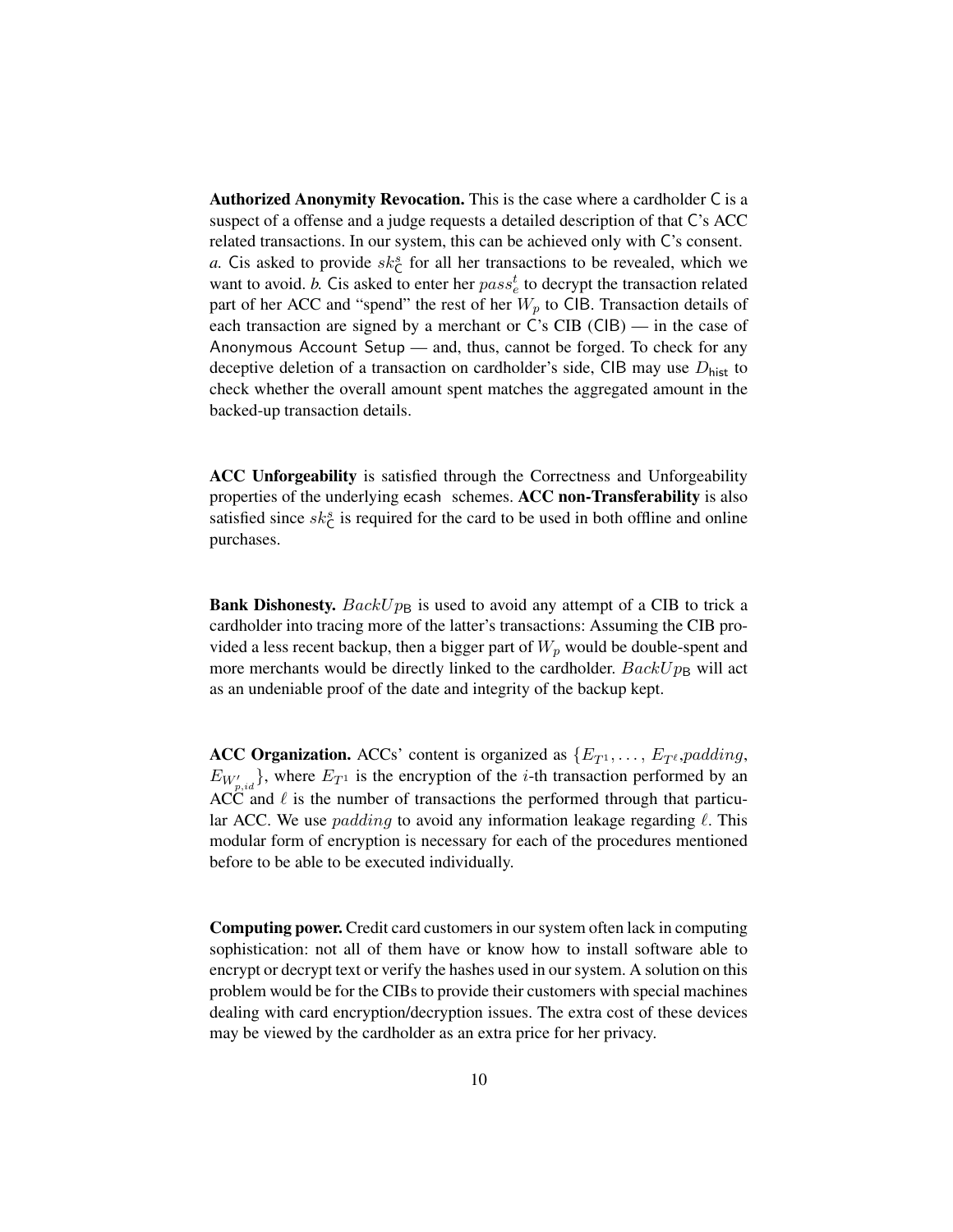### 6 Conclusion

In this paper, we addressed e-commerce Context Privacy. In particular, we presented a deployable credit card system which guarantees cardholder anonymity and transaction unlinkability, even towards to Credit Card Associations or Card Issuing Banks. At the same time, we have preserved many of the essential benefits of credit cards. In special circumstances the transactions of a party may be revealed but only with that party's consent. Undeniably, there are still issues to be dealt, such as password loss recovery and operational transparency with respect to cardholders. However, we do believe that this paper is a good start for privacy in current credit card systems.

# 7 Acknowledgments

The authors would like to thank Moti Yung and the anonymous referees for their valuable comments and suggestions and Google Inc. for subsidizing this work.

#### References

- [AB09] E. Androulaki and S. Bellovin. Anonymous credit cards. Technical Report cucs-010-09, Columbia University, New York, USA, 2009.
- [AJSW99] N. Asokan, P. Janson, M. Steiner, and M. Waidner. State of the art in electronic payment systems. *IEEE Computer*, 30:28–35, 1999.
- [B95] S. Brands. Electronic cash on the internet. In *Proceedings of the Symposium on the Network and Distributed System Security*, 1995.
- [BBG<sup>+</sup>00] M. Bellare, M. Bellare, J. Garay, R. Hauser, H. Krawczyk, A. Herzberg, G. Tsudik, E. van Herreweghen, H. Krawczyk, M. Steiner, G. Tsudik, E. V. Herreweghen, and M. Waidner. Design, implementation and deployment of the ikp secure electronic payment system. *IEEE Journal on Selected Areas in Communications*, 18:611–627, 2000.
- [CHL05] J. Camenisch, S. Hohenberger, and A. Lysyanskaya. Compact e-cash. In *Advances in Cryptology - EUROCRYPT 2005*, volume 3494 of *Lecture Notes in Computer Science*, pages 302–321. Springer-Verlag, 2005.
- [CL02] J. Camenisch and A. Lysyanskaya. A signature scheme with efficient protocols. In *International Conference on Security in Communication Networks – SCN*, volume 2576 of *Lecture Notes in Computer Science*, pages 268–289. Springer Verlag, 2002. [DCN90] A. F. D. Chaum and M. Naor. Untraceable Electronic Cash. 1990.
- [JLO97] A. Juels, M. Luby, and R. Ostrovsky. Security of blind digital signatures (extended
- abstract). In *Advances in Cryptology CRYPTO '97*, volume 1294 of *Lecture Notes in Computer Science*, pages 150–164. Springer-Verlag, 1997.
- [K99] H. Krawczyk. Blinding of credit card numbers in the set protocol. In *FC '99: Proceedings of the Third International Conference on Financial Cryptography*, pages 17–28, London, UK, 1999. Springer-Verlag.
- [LPM94] S. H. Low, S. Paul, and N. F. Maxemchuk. Anonymous credit cards. In *CCS '94: Proceedings of the 2nd ACM Conference on Computer and communications security*, pages 108–117, New York, NY, USA, 1994. ACM.